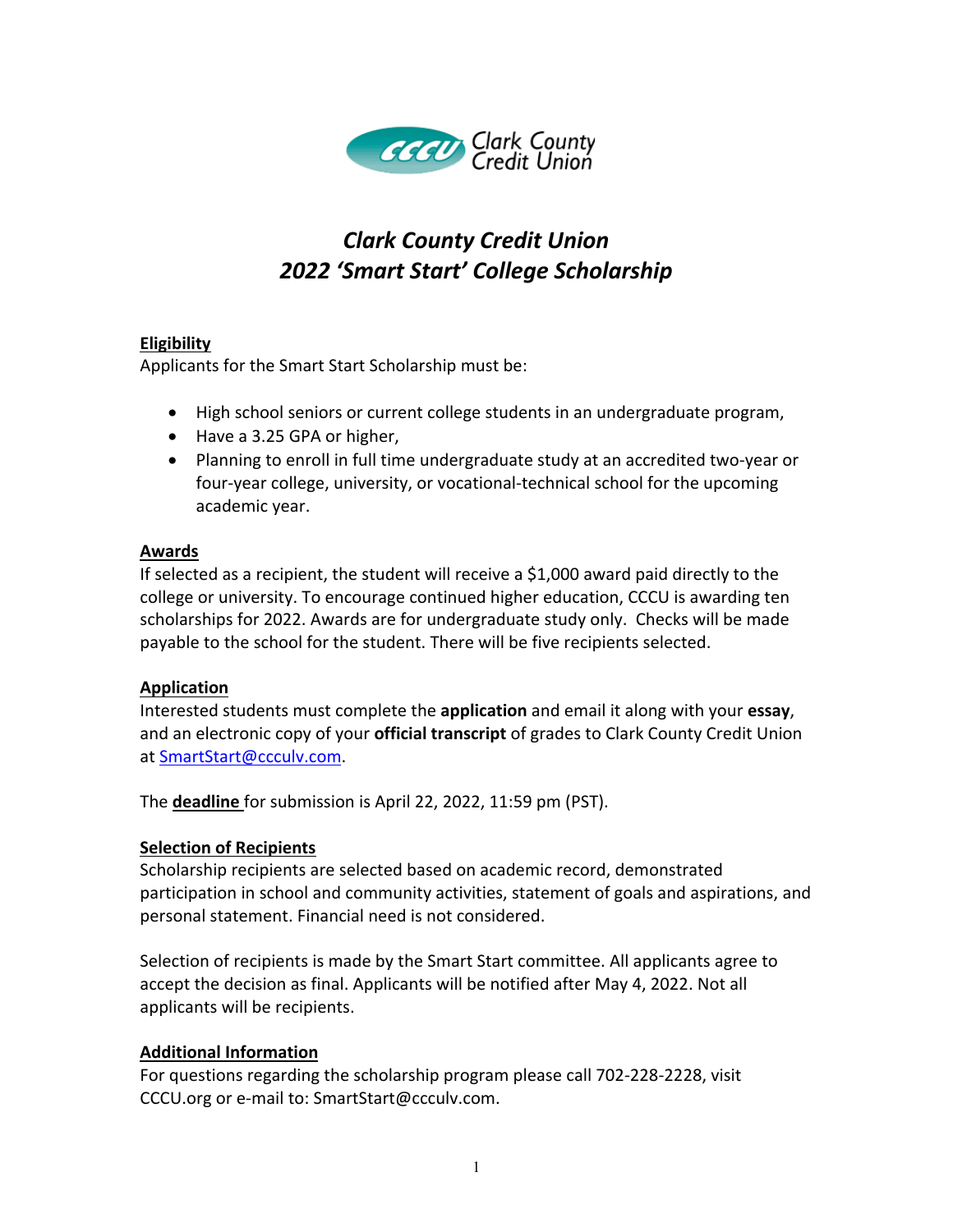

# *Smart Start College Scholarship Application*

## *Personal Information*

- 1. Full Name:
- 2. Address:
- 3. Phone:
- 4. Date of Birth:
- 5. High School/College Attending:
- 6. Are you a CCCU member?
- 7. Is your parent(s) or guardian(s) a member?
- 8. Name of parent or guardian:
- 9. Account no. of sponsoring member (to verify membership only):

## *Financial Information*

- 10. Who will be mostly responsible for financing your education?
- 11. Will you be receiving Veteran's Educational Benefits for College?
- 12. Have you applied for additional scholarships?
- 13. Do you have a savings account for college expenses?

## *College Plans*

- 14. College or University you plan to attend/or currently attend:
- 15. Your second choice (if applicable):
- 16. Have you applied (if applicable)?
- 17. Have you been accepted (if applicable)?
- 18. What major do you plan to study?
- 19. Have you any educational plans beyond four years of college? If so, please specify:
- 20. Career plans (use as much space as you wish by attaching a page):